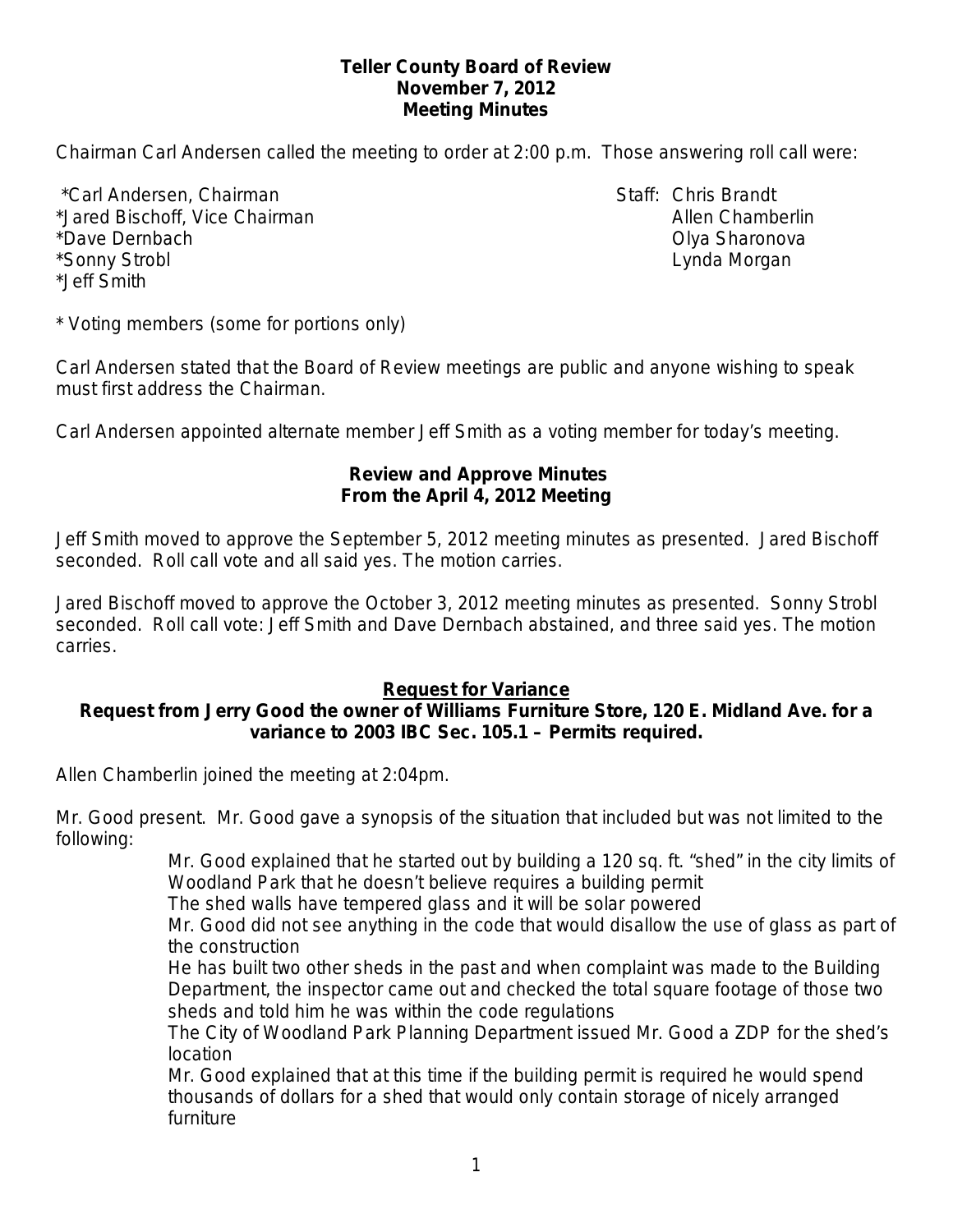He does not understand what he did wrong, and why he had to file for a variance; he followed the code that said he could build a shed of 120 sq. ft.

He added that he would not have built this building if he thought that was going to be an issue

Allen Chamberlin reviewed the staff report presented and explained that the Building Department had received a couple of complaints for building without a permit at the Williams Furniture Store on the corner of Hwy24 and Fairview.

His report included but was not limited to the following:

Inspector Jim Harris took a look at it, and reported back that it was a log type structure that was completely enclosed in glass.

Mr. Chamberlin reviewed the building code and determined that the structure did not comply with the exception in the code for sheds

Although it did meet the 120 sq. ft. portion of the exception, it did not meet the rest of the code requirements

In a meeting with Mr. Good and his associate they discussed the project in regards to what it was to be used for.

Mr. Good gave a very good description of an elaborate structure in front of his store and referred to it as a shed, like the two he had constructed in the parking lot adjacent to Fairview Ave. His plans that he brought with him had shown a log structure completely surrounded by glass with a sliding glass door.

Mr. Chamberlin stated that he believed this was being constructed to display furniture for Mr. Good's business, and did not meet the intent of the exception from the requirement for a building permit and therefore would attract the public to congregate around it during business hours as well as after hours. At that time Mr. Good stated that he was going to store furniture in this structure but that the furniture would be "set-up" inside.

Mr. Chamberlin stated that if it were being built like the two others in the parking area he would have no problem with Mr. Good's description and construction of the proposed shed out front.

> Mr. Good clarified that the public will not have access to the building, the building will be locked

He stated that even though Mr. Chamberlin interprets this building as a display unit, it still meets the requirements of the code by being a shed, and there is nothing in the code that says that you cannot build a shed with glass walls, if you can see in it so be it He believes that Mr. Chamberlin is building into the code something that is not there and that he is within the code by his interpretation

There was further discussion between Mr. Good, Allen Chamberlin and the Board on the intent of the code and how the minimum intent of the code could be met, which included but was not limited to the following:

> Mr. Chamberlin sees this structure as a retail building, displaying and selling merchandise to the public, based on the size of it, it is an occupancy B and it would require plans to be submitted to the building department

A storage building crosses the line and becomes a B building when: somebody enters the building to purchase something, when it attracts the general public to view the contents inside of it, how it is constructed, and Section 104 the ability of Building Official to interpret the code

The Board members brought up playhouses and similar uses and the meaning of that provision; some interpreted the entire section as an exception only to a residential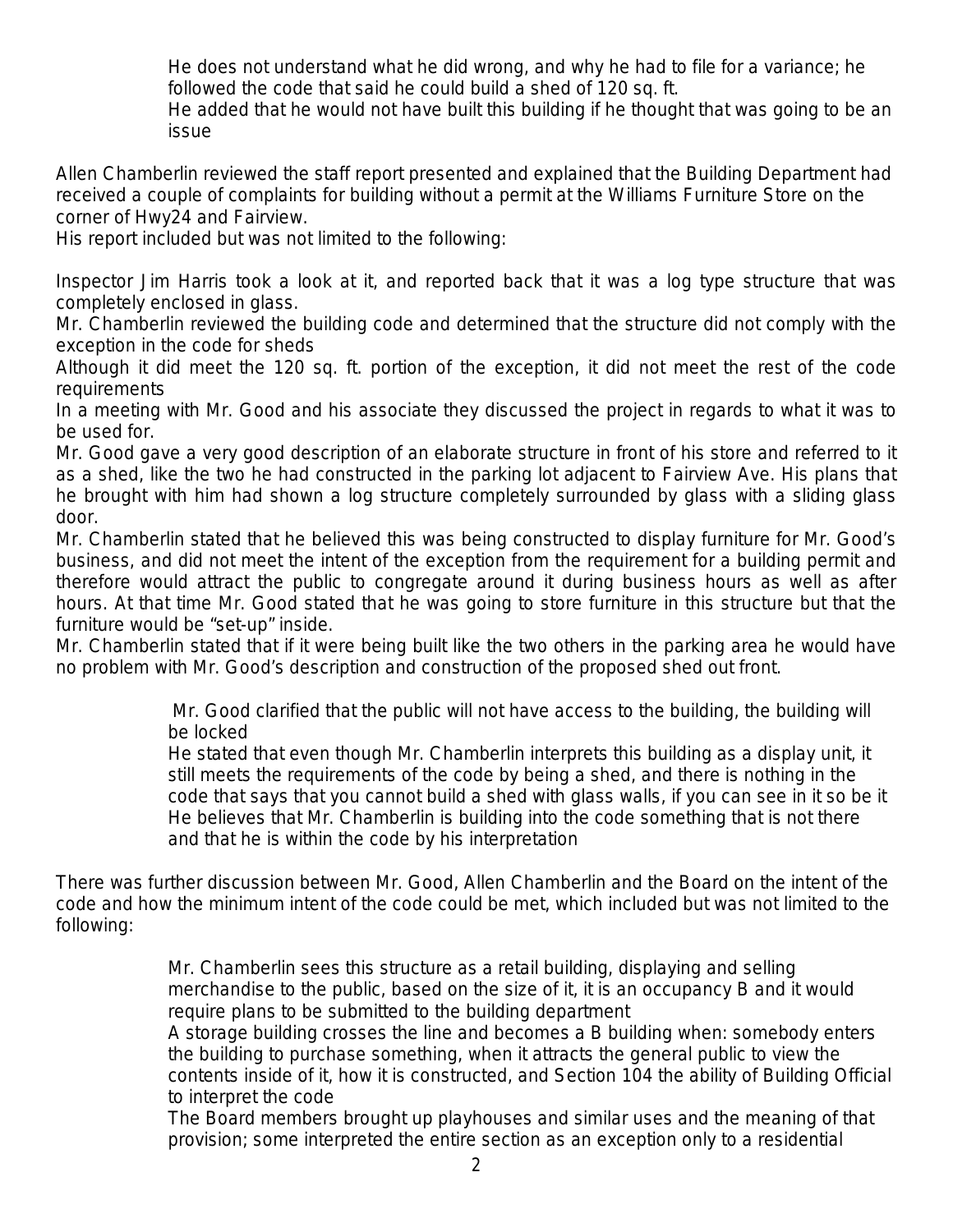condition as a way to allow a homeowner to build a storage shed or a playhouse in the back yard and that in no way does this structure meet the intent of the commercial code Mr. Chamberlin stated that the commentary to the code does not provide any more insight into the intent of the code in this particular section

The intent of this building is a business use

As to storage sheds in the back vs. storage display in the front, this structure does expose public to more of the hazardous conditions if the building is not properly engineered and constructed

The way Mr. Good interprets the code is that he has the right to build a 120 sq. ft. storage shed, it does not say that he cannot put glass walls in, or that the public can't look into it

Mr. Good stated that he is building this building at 120 sq. ft. to keep the Teller County Building Department out and not requiring him to engineer the structure or hire a general contractor. If he knew he would have to pull a permit for this structure he would not have built it

Mr. Good contacted the Teller County Building Department in the past for the other two sheds, and was told that as long as they are 120 sq. ft. and separated from each other by 5 ft.; he can construct them without a permit. So this time knowing the parameters he thought he was staying within them so he would not have to pull a building permit Mr. Chamberlin stated that if Mr. Good had contacted the Teller County Building Department this time he would have been advised by either the plans examiner or himself that this building does not meet the intent of the exception in the code Mr. Chamberlin stated that there are a lot of safety concerns regarding this building: Are the logs graded? Are they protected against decay? What is the snow load that this building is built to withstand? How is the glass attached to the structure? He is concerned with life and safety of the public in this community

Mr. Good stated that those items are only required to be provided if the permit is pulled

Carl Andersen opened this matter up for public comment.

Joshua Rubbie stated that he did not understand how this structure could be a danger to the community, and that there is no door knob and the only key to the structure is with Mr. Good, there will not be any public access to the interior of this structure, and that section 105 is too ambiguous for the Building Department to make that decision

There was further discussion between Mr. Rubbie, Allen Chamberlin and the Board on the intent of the code and how the minimum intent of the code could be met, which included but was not limited to the following:

> Can this building be classified as an accessory use to the retail space, and not a storage building?

> The accessory use term is used to identify the spaces within the building that are secondary to the main occupancy and does not apply to detached structures

Chairman Carl Andersen tabled the consideration of this variance at 2:39pm, until the Building Department could make available the 2003 IBC book.

#### **Contractor Licenses**

#### **Withdrawn: Great West Construction, LLC Wayne DeCosta Class A**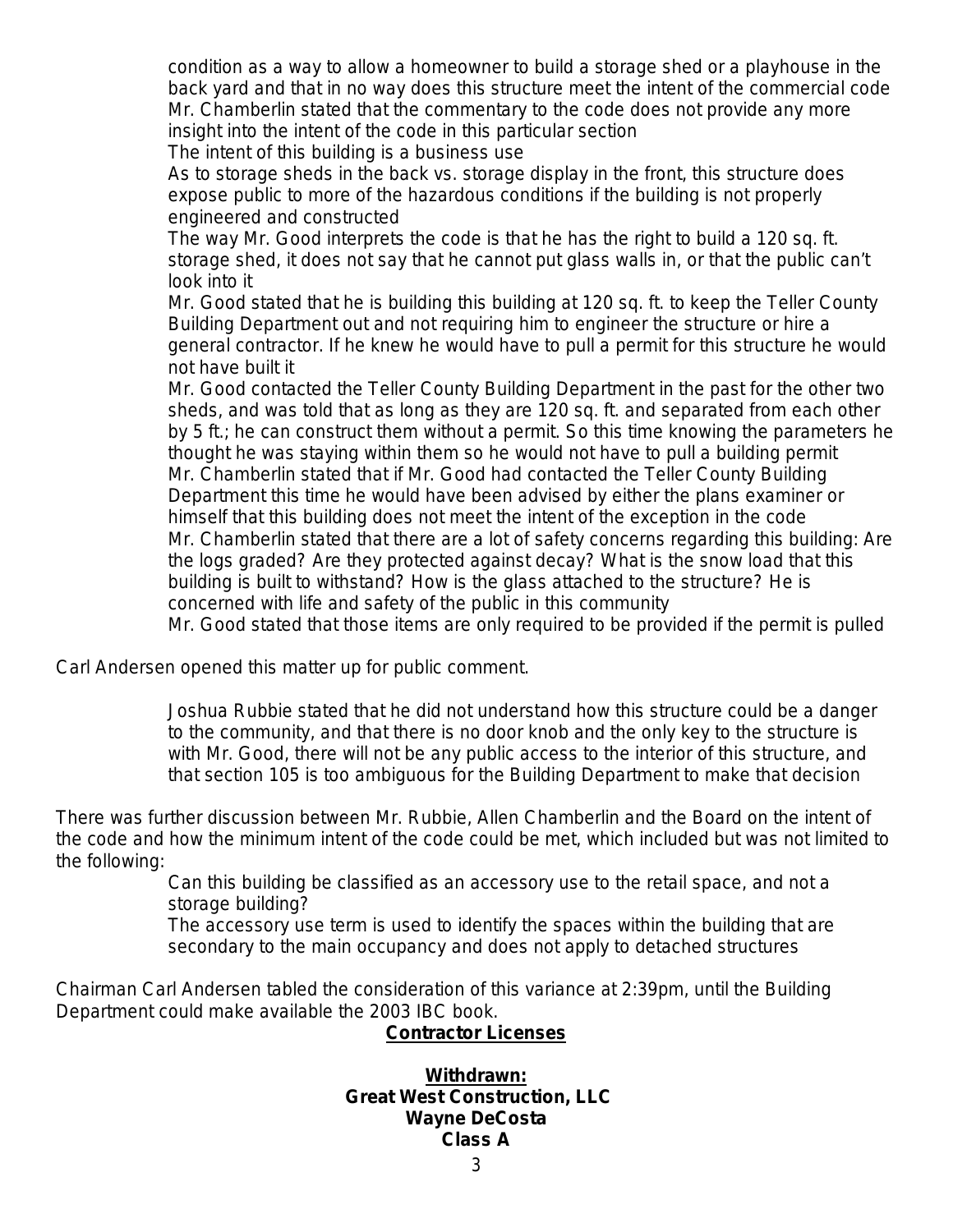#### **Contractor Licenses Don Mueller Homes, LLC Don Mueller Class C**

Mr. Mueller present. Mr. Mueller gave a brief overview of his recent work history and building experience, which included but was not limited to the following:

> Mr. Mueller has been building homes in Colorado Springs for over 12 years, and during that time has built over 40 homes Also he taught the trade of construction in school for many years He has recently built a residence over 7,000 sq. ft. on Rampart Range Rd He has built over 500 homes when he was a practicing contractor in the state of Oklahoma ranging from 2,000-4,000 sq. ft. He has built homes which included elevators He has built additions, covered decks Mr. Mueller would like to build a custom 3,300 sq. ft. residence in Teller County with four bedrooms and a basement

Carl Andersen opened this matter up for public comment. No public comment. Close public comment.

There was further discussion between the applicant and the Board, which included but was not limited to the following:

> The Board and the applicant discussed the construction of the Mary Higgins residence Current Teller County Build Codes were discussed as well

Chris Brandt indicated everything was in order with the State.

Sonny Strobl moved to grant Don Mueller Homes, LLC, with Don Mueller as the examinee a Class C License. Jeff Smith seconded. Roll call vote and all said yes. The motion carries.

#### **Contractor Licenses Custom Properties Colorado, Inc. Steven Girard Class C**

Mr. Girard present. Mr. Girard gave a brief overview of his recent work history and building experience, which included but was not limited to the following:

> He would like to be able to build homes in Teller County Mr. Girard previously built homes in Oregon, Colorado and Florida, approximately 300 residences, also built around 100 homes in the Castle Rock area He has been building homes since he was 20 years old He carries a license with El Paso County since 2009 He has remodeled kitchens, built deck over 500 sq. ft., however since the recession no new residences have been built by him in the last four years The residences in Castle Rock were all custom homes; Mr. Girard was responsible for selling the lots and building the homes as a developer and a contractor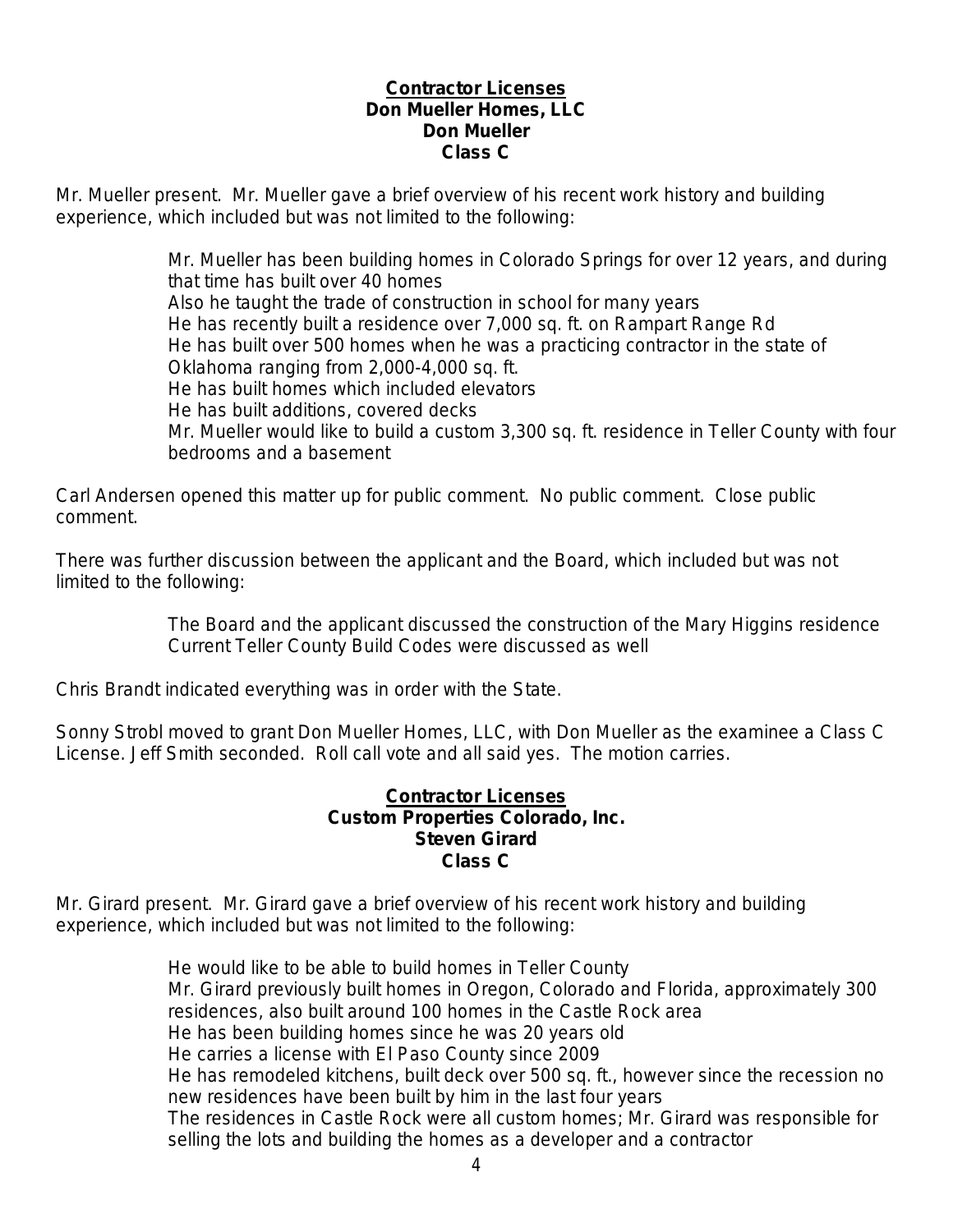Carl Andersen opened this matter up for public comment. No public comment. Close public comment.

Chris Brandt indicated everything was in order with the State.

Dave Dernbach moved to grant Custom Properties Colorado, Inc., with Steven Girard as the examinee, a Class C License. Jeff Smith seconded. Roll call vote and all said yes. The motion carries.

### **Request for Variance (continued)**

Chairman Carl Andersen reopened the variance for discussion at 3:04pm.

Mr. Good is present.

There was further discussion between Mr. Good, Joshua Rubbie, Allen Chamberlin and the Board on the intent of the code and how the minimum intent of the code could be met, which included but was not limited to the following:

> Board looked into a definition for an accessory use in the 2003 IBC Commentary 2003 IRC does have a definition of an accessory structure, but it does not apply in this case A Board member (Jared Bischoff) noted that in his opinion he believes that Mr. Good was not in violation of Section 105.1, that the code does not specify the construction type allowed and that the current code should be looked at and perhaps revised Allen Chamberlin pointed out that the 2003 IBC code states that even where a permit may not be required; the structure shall still be built per adopted codes

The responsibility for acceptable construction falls onto the owner or the contractor performing the work

The decision comes down to the use of the structure, if it is a storage building why does it have glass walls?

Dave Dernbach stated after reviewing the 2003 IBC; that the code refers to accessory and similar uses because of the fire separation required, the areas required to be less than 10% of the main occupancy and those areas are part of the main building and still fall under the main occupancy, in this case occupancy B

This structure is outside of the code definition, the structure is not part of the building The Board had concerns regarding the structural integrity of the structure

Mr. Rubbie gave a detailed overview of the construction of this structure to the Board Mr. Rubbie stated that he is not licensed in Teller County and he was unsure regarding the codes that this structure was designed to and built to

The Board asked Mr. Good to clarify the reason why he has applied for the variance Mr. Good stated that he wants to build a shed without a permit, however not to avoid the codes, but to avoid a large cost

The Board asked Mr. Chamberlin to clarify the reason why this variance shall not be granted

Mr. Chamberlin provided two reasons:

- 1. Life and safety for the public, the public having access to and around the structure, and the construction of the building
- 2. This structure does not fit with the exception of Section 105.1of Teller County Building Code and 2003 IBC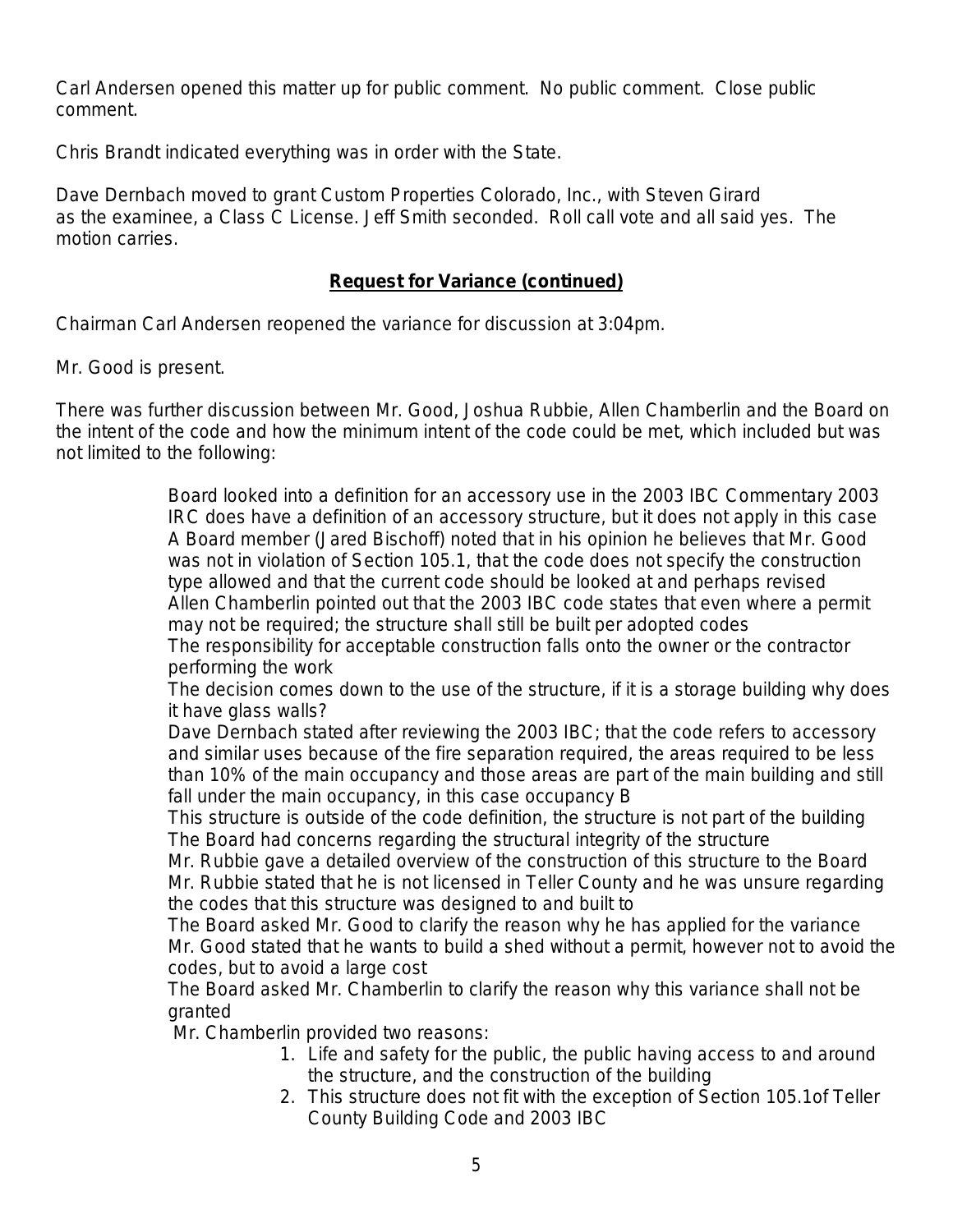Sonny Strobl moved to deny the request from Jerry Good the owner of Williams Furniture Store, 120 E. Midland Ave. for a variance to 2003 IBC Sec. 105.1 – Permits required. Jeff Smith seconded.Roll call vote and four said yes, Jared Bischoff voted against the motion. The motion carries.

Mr. Good was advised of his appeal rights.

## **Board Discussion**

#### **A. Consider and recommend to the Teller County Board of County Commissioners changes to Teller County Building Code: Article II – Licenses and Registration.**

There was discussion between the Board and Staff, which included but was not limited to the following:

Clarifying and amending the wording in Sections 101, 102b, 102c, 102e, 102g, 102h, and 102i

The Board members considered changes to the Section 102c Examination, to include contractors with Class License B-1 and C-1

The Board members considered revisions to Section 102h Letters of Reference, to clarify the requirements for the letters of reference

Jeff Smith moved to recommend to the Teller County Board of County Commissioners changes to Teller County Building Code: Article II – Licenses and Registration as shown in the staff report dated November 7, 2012 and with the following changes: change in section 102c to add Building Contractor B-1 and Building Contractor C-1, changes in section 102h to indicate that the letters of reference shall be from a minimum of two different projects and changing the word homeowners to building owners and also including any other changes approved by the County Attorney. Jared Bischoff seconded. Roll call vote and all said yes. The motion carries.

Chris Brandt stated that the record shall reflect that there is no public present.

# **A. Discuss the upcoming adoption of the 2009 International Codes.**

There was discussion between the Board and Staff, which included but was not limited to the following:

The Board members suggested that Ice and Water shield currently is insufficient, it should be three runs and not two

The new requirements for Ice and Water should be five feet in from the outside of the exterior wall

Mr. Chamberlin agreed with the comments, and let the Board know that he will address that by recommended amendments made to Teller County Building Code with the adoption of 2009 Building Codes

Also section 105.1 was discussed; the Teller County Building Department will be recommending amending this section to clarify the specific requirements for building without a permit

Design criteria for Teller County was discussed, the freeze index will be clarified in the recommended amendments in the new code

The Board asked Mr. Chamberlin to include requirements for building in Radon system components; the members would like to see that item included part of the code because of life and safety

The Building Department is taking a look at the solar installation requirements as well